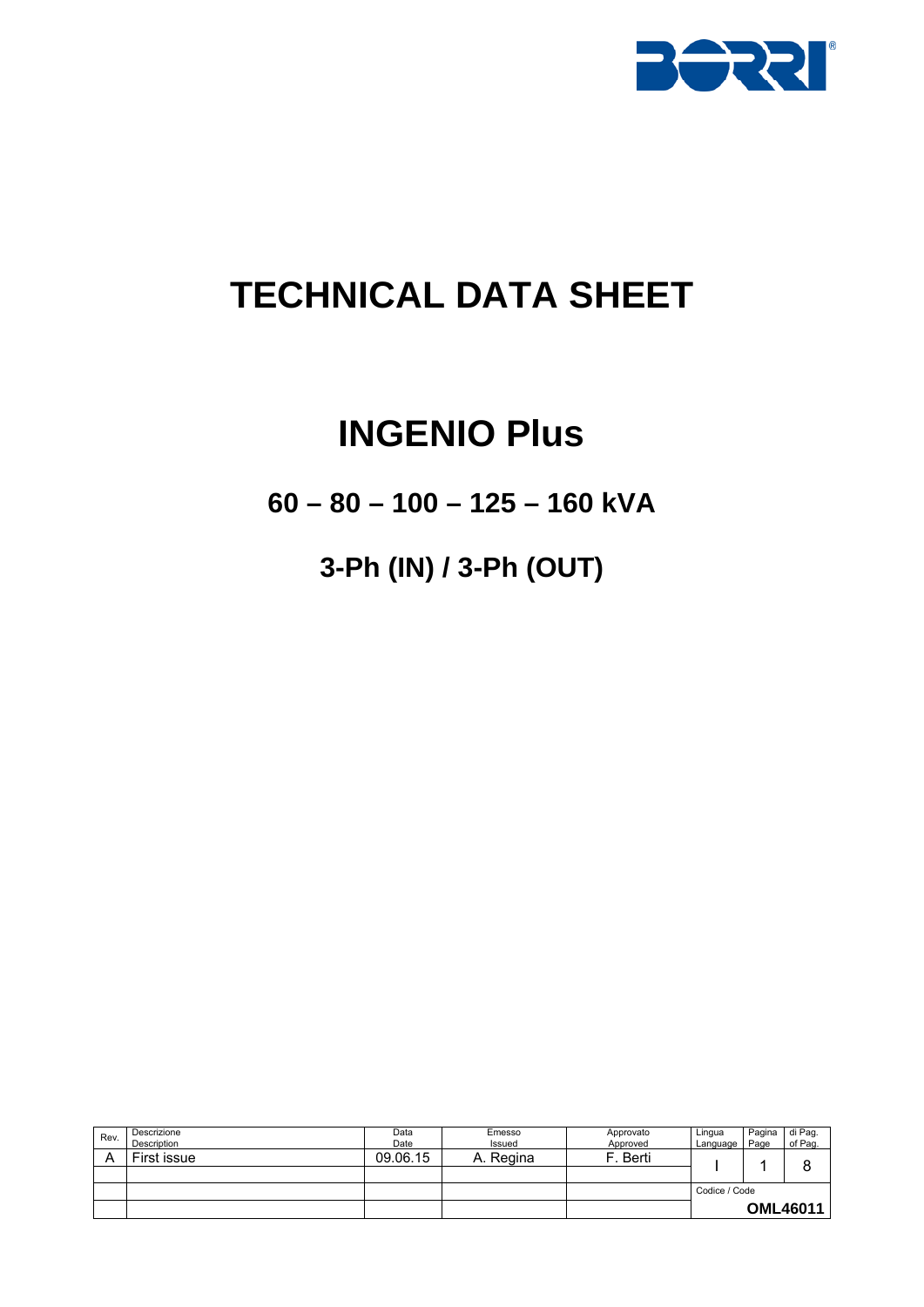

### GENERAL INFORMATION

| <b>RATING</b>                                                   |                | <b>kVA</b>   | 60                                                              | 80          | 100           | 125         | 160         |
|-----------------------------------------------------------------|----------------|--------------|-----------------------------------------------------------------|-------------|---------------|-------------|-------------|
| UPS type                                                        |                |              | ON LINE - Double Conversion                                     |             |               |             |             |
| Rated apparent output power (cos $\varphi$ = 1)                 |                | kVA          | 60                                                              | 80          | 100           | 125         | 160         |
| Rated active output power (cos $\varphi$ = 1)                   |                | kW           | 60                                                              | 80          | 100           | 125         | 160         |
|                                                                 | @ 25% load     |              | $\geq 93,0$                                                     | $\geq 93,0$ | $\geq 93,0$   | $\geq 93,0$ | $\geq 93,0$ |
| <b>AC/AC</b> efficiency                                         | @ 50% load     |              | $\geq 94.5$                                                     | $\geq 94,5$ | $\geq 94.5$   | $\geq 94.5$ | ≥ 94,5      |
| (VFI - ON LINE Double<br>Conversion)                            | @ 75% load     | %            | ≥ 95,0                                                          | ≥ 95,0      | $\geq 95,0$   | $\geq 95,0$ | $\geq 95,0$ |
|                                                                 | @ 100% load    |              | $\geq 95,0$                                                     | $\geq 95,0$ | $\geq 95,0$   | $\geq 95,0$ | $\geq 95,0$ |
| <b>AC/AC efficiency</b><br>(VFD ECO MODE - from 50% of load)    |                | %            | > 98,0                                                          |             |               |             |             |
| Heat dissipation at rated load, VFI mode<br>$(cos \varphi = 1)$ |                | kW           | 3,2                                                             | 4,2         | 5,3           | 6,6         | 8,4         |
|                                                                 | <b>UPS</b>     |              |                                                                 |             | $0 - 40$      |             |             |
| Ambient temperature                                             | <b>BATTERY</b> | $^{\circ}$ C |                                                                 |             | $0 + 25$      |             |             |
|                                                                 | <b>UPS</b>     |              |                                                                 |             | $-10 \div 70$ |             |             |
| Storage temperature                                             | <b>BATTERT</b> | $^{\circ}$ C | $-10 + 60$                                                      |             |               |             |             |
| Relative humidity (non condensing)                              |                | %            |                                                                 |             | < 95          |             |             |
| Altitude                                                        |                | m            | < 1000 (above sea level)                                        |             |               |             |             |
| Power derating for altitude > 1000 m                            |                |              | According to EN 62040-3<br>0,5% every 100 m                     |             |               |             |             |
| Cooling                                                         |                |              |                                                                 |             | Forced        |             |             |
| Required cooling air volume                                     |                | $m^3/h$      | 1000                                                            | 1000        | 1200          | 1200        | 1500        |
| Acoustic noise (according to EN 62040-3)                        |                | dB           | < 60                                                            |             |               |             |             |
| Number of cells for standard Lead acid battery                  |                |              | $360 \div 372$                                                  |             |               |             |             |
| Protection degree (doors closed / doors open)                   |                |              |                                                                 |             | IP30 / IP20   |             |             |
| Electromagnetic compatibility                                   |                |              | According to EN 62040-2 (CE marking)                            |             |               |             |             |
| Safety                                                          |                |              | According to EN 62040-1                                         |             |               |             |             |
| Test and performance                                            |                |              | According to EN 62040-3                                         |             |               |             |             |
| Colour                                                          |                |              | RAL 9005 (altri su richiesta)                                   |             |               |             |             |
| Accessibility                                                   |                |              | Front and side access                                           |             |               |             |             |
| Installation                                                    |                |              | Against the wall                                                |             |               |             |             |
|                                                                 | L              |              |                                                                 |             | 560           |             |             |
| P<br>Overall dimension<br>н                                     |                | mm           | 940                                                             |             |               |             |             |
|                                                                 |                |              | 1800                                                            |             |               |             |             |
| Weight (without batteries)                                      |                | kg           | 250                                                             | 300         | 320           | 360         | 380         |
| Weight with batteries (maximum)                                 |                |              | 800                                                             | 850         | n.a.          | n.a.        | n.a.        |
| Input / Output terminals                                        |                |              | Cables input from bottom                                        |             |               |             |             |
| Handling                                                        |                |              | Base provided for fork-lift                                     |             |               |             |             |
| Storage and transport conditions                                |                |              | According to EN 62040-3                                         |             |               |             |             |
| Reference standards                                             |                |              | EN 62040-1 - EN62040-2 - EN62040-3<br>ISO 9001:2008 - ISO 14001 |             |               |             |             |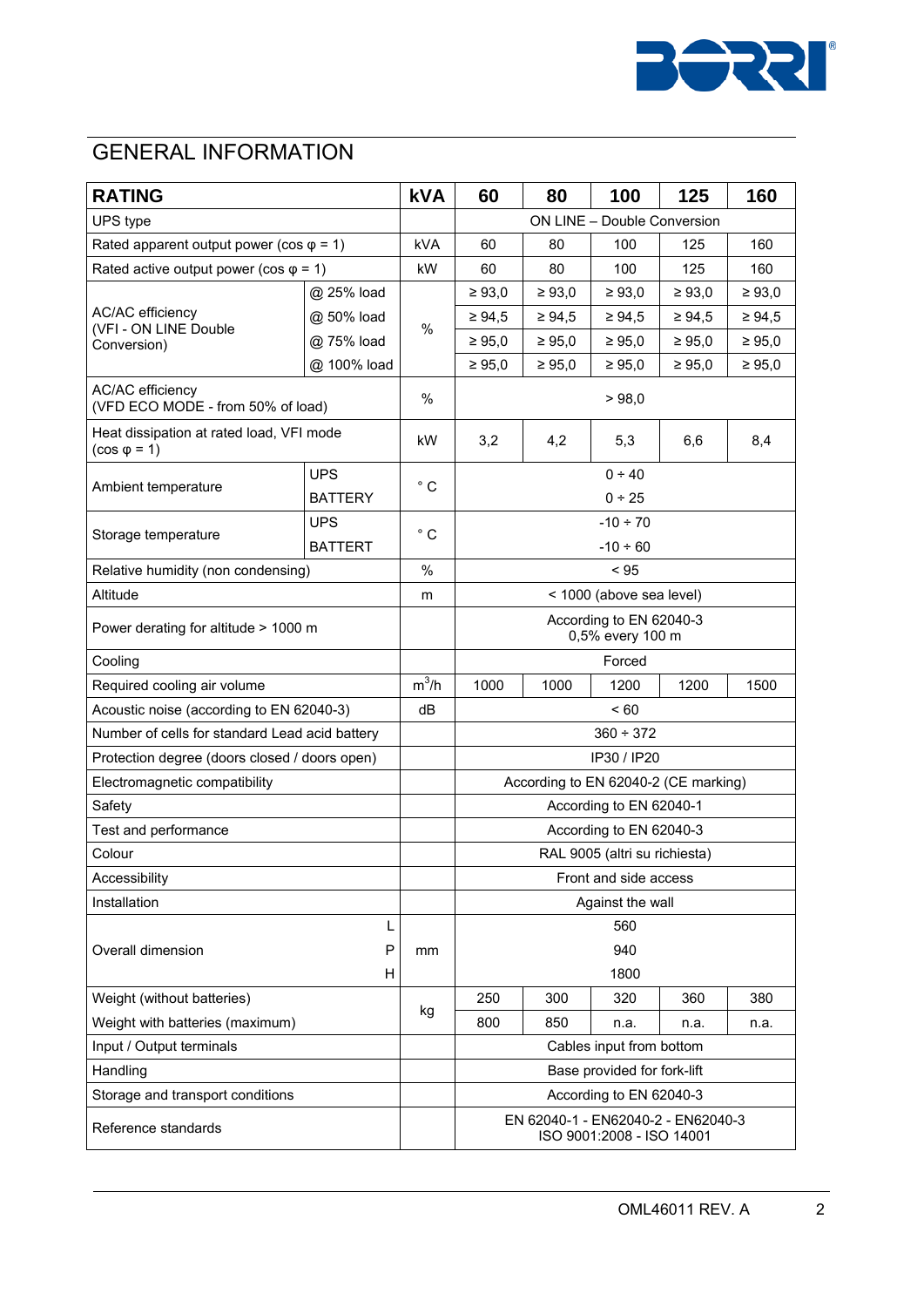

| Front panel                       | Liquid Cristal Display<br>Touch-screen (optional)                |
|-----------------------------------|------------------------------------------------------------------|
| Voltage-free contact interface    | Optional for signalisations / alarms                             |
| Serial communication interface    | Standard: RS232/USB<br>Optional: RS485 (ModBus RTU protocol)     |
| Parallel configuration (optional) | Up to 5+1 (parallel redundant)<br>Up to 6 (power parallel) $(1)$ |

 $(1)$  For higher configurations contact the manufacturer



- 1. Separate mains input for rectifier and bypass
- 2. Rectifier battery-charger
- 3. Battery static switch
- 4. Internal battery for 60-80 kVA (Optional external cabinet) External for 100÷160 kVA
- 5. Inverter
- 6. Emergency line (bypass)
- 7. Maintenance bypass line
- 8. Inverter (SSI) and bypass(SSB) static switch
- 9. Optional contact for external back-feed protection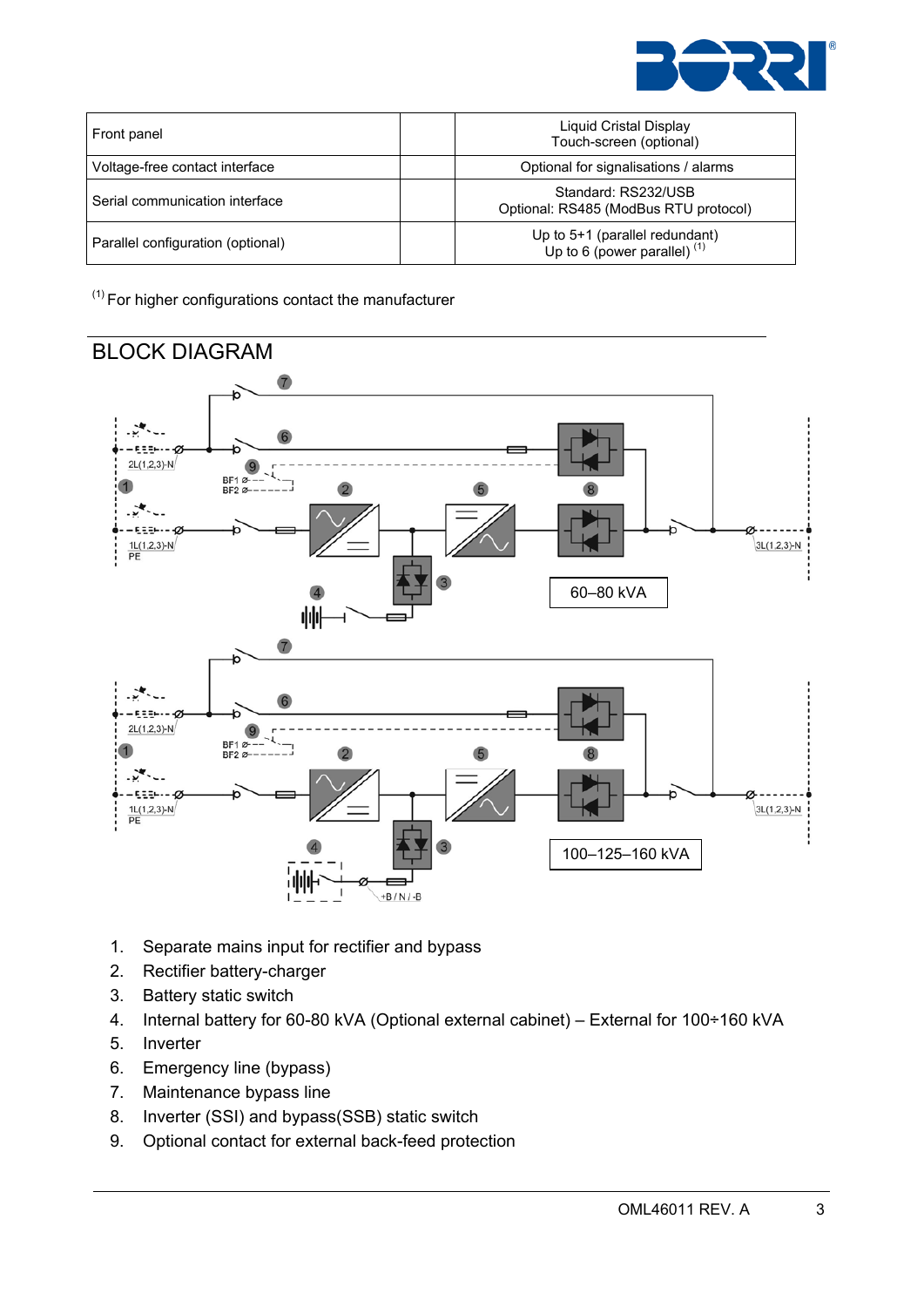

### RECTIFIER AND BATTERY CHARGER

| <b>RATING</b>                                                                           |             | <b>kVA</b>    | 60                                                                                                                  | 80       | 100    | 125 | 160 |  |
|-----------------------------------------------------------------------------------------|-------------|---------------|---------------------------------------------------------------------------------------------------------------------|----------|--------|-----|-----|--|
| Input                                                                                   |             |               | 3-phase / 4-wire                                                                                                    |          |        |     |     |  |
| Rated input voltage                                                                     |             | Vac           | 400                                                                                                                 |          |        |     |     |  |
| Tolerance                                                                               |             | $\frac{0}{0}$ | $-20/115$                                                                                                           |          |        |     |     |  |
| Input frequency (selectable)                                                            |             | Hz            | $50 - 60$                                                                                                           |          |        |     |     |  |
| Tolerance                                                                               |             | %             |                                                                                                                     | $+/- 10$ |        |     |     |  |
| Input power factor                                                                      |             |               |                                                                                                                     |          | > 0,99 |     |     |  |
|                                                                                         | @ 25% load  |               |                                                                                                                     |          | < 5    |     |     |  |
| Input current harmonic distortion<br>(THDi)                                             | @ 50% load  | $\frac{0}{0}$ | < 4                                                                                                                 |          |        |     |     |  |
| (at rated voltage and THDv <                                                            | @ 75% load  |               | $<$ 3                                                                                                               |          |        |     |     |  |
| 0,5%                                                                                    | @ 100% load |               |                                                                                                                     |          | $<$ 3  |     |     |  |
| Output voltage static stability                                                         |             | $\%$          | $+/- 1$                                                                                                             |          |        |     |     |  |
| Output voltage ripple                                                                   |             | $\frac{0}{0}$ | $< 1$ (rms)                                                                                                         |          |        |     |     |  |
| Battery recharging characteristic                                                       |             |               | Intermittent charging with prevailing state of complete<br>rest and control of the battery status<br>IU (DIN 41773) |          |        |     |     |  |
| Maximum battery recharging current                                                      |             |               |                                                                                                                     |          |        |     |     |  |
| - at rated load                                                                         |             | A             | 15                                                                                                                  | 15       | 15     | 20  | 20  |  |
| - max current with DCM function                                                         |             |               | 50                                                                                                                  | 50       | 50     | 50  | 50  |  |
| Rectifier bridge type                                                                   |             |               | IGBT-based PFC                                                                                                      |          |        |     |     |  |
| Input protections                                                                       |             |               | Fuses                                                                                                               |          |        |     |     |  |
| Rated current abosorbed from mains @ Vnom<br>(at rated load and battery charged)        |             | A             | 91                                                                                                                  | 122      | 152    | 190 | 243 |  |
| Rated current abosorbed from mains @ Vnom<br>(at rated load and max recharging current) |             | A             | 109                                                                                                                 | 140      | 170    | 214 | 267 |  |
| Rectifier soft-start (walk-in)                                                          |             | s             | $5 ÷ 30$ (programmable)                                                                                             |          |        |     |     |  |
| Rectifier sequential start-up (hold-off)                                                |             | s             | $1 \div 300$ (programmable)                                                                                         |          |        |     |     |  |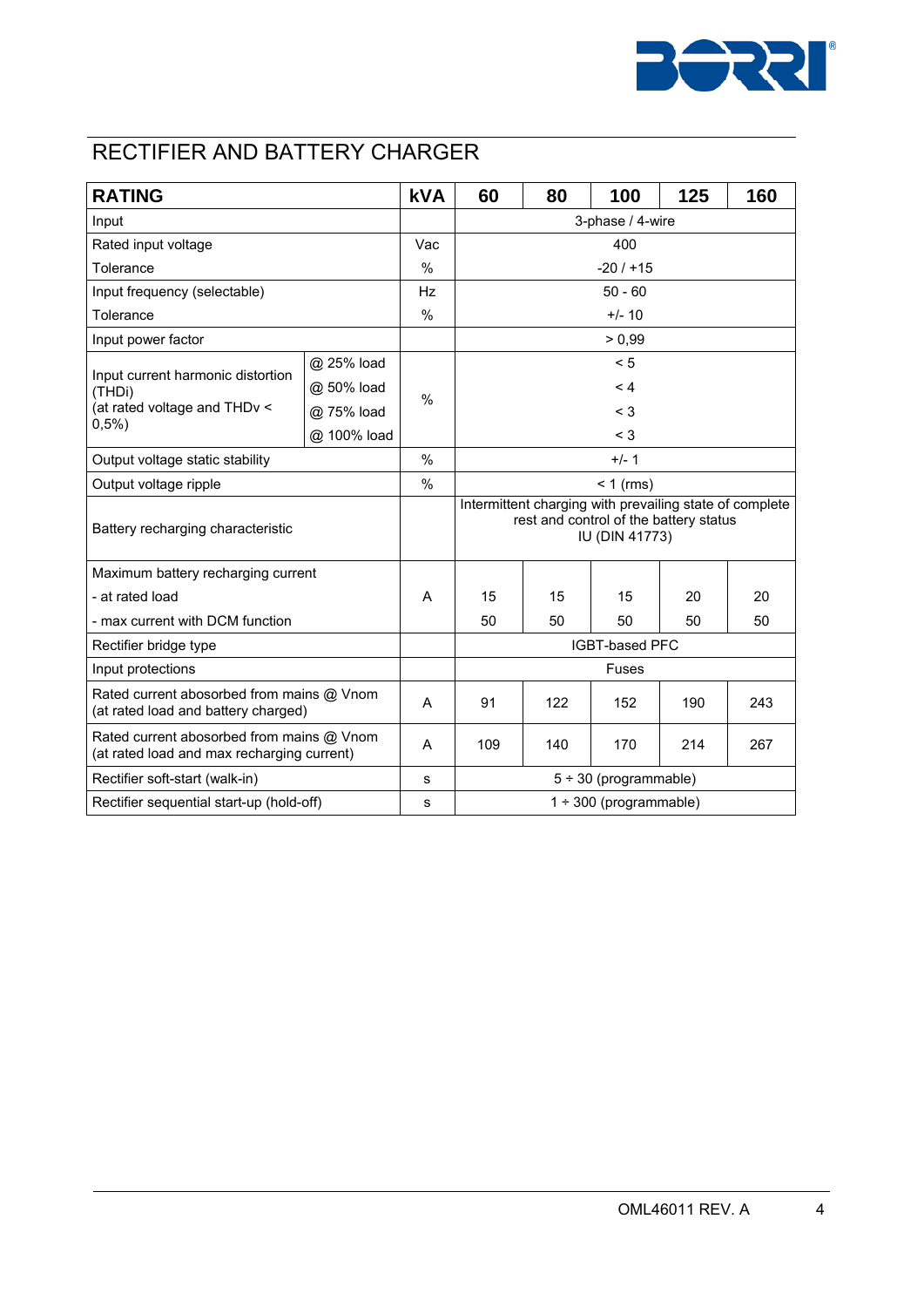

### **BATTERY**

| <b>RATING</b>                                                              |         | <b>kVA</b> | 60                                            | 80   | 100   | 125   | 160   |  |
|----------------------------------------------------------------------------|---------|------------|-----------------------------------------------|------|-------|-------|-------|--|
| Battery type (standard)                                                    |         |            | Sealed lead acid<br>(VRLA - maintenance free) |      |       |       |       |  |
| Number of cells                                                            |         |            | $360 - 372$                                   |      |       |       |       |  |
|                                                                            | 360 el. | Vdc        | 812                                           |      |       |       |       |  |
| Floating voltage at 25 °C                                                  | 372 el. |            | 840                                           |      |       |       |       |  |
| 360 el.                                                                    |         | Vdc        | 620                                           |      |       |       |       |  |
| Minimum discharge voltage                                                  | 372 el. |            | 632                                           |      |       |       |       |  |
| Power drawn by the inverter<br>(at rated load cos $\varphi$ = 1)           |         | kW         | 61,9                                          | 82,5 | 103.1 | 128,9 | 164,9 |  |
| Power drawn by the inverter<br>(at rated load and minimum battery voltage) |         | A          | 100                                           | 133  | 166   | 208   | 266   |  |
| Battery protection                                                         |         |            | <b>Fuses</b>                                  |      |       |       |       |  |
| <b>Battery test</b>                                                        |         |            | Provided as standard                          |      |       |       |       |  |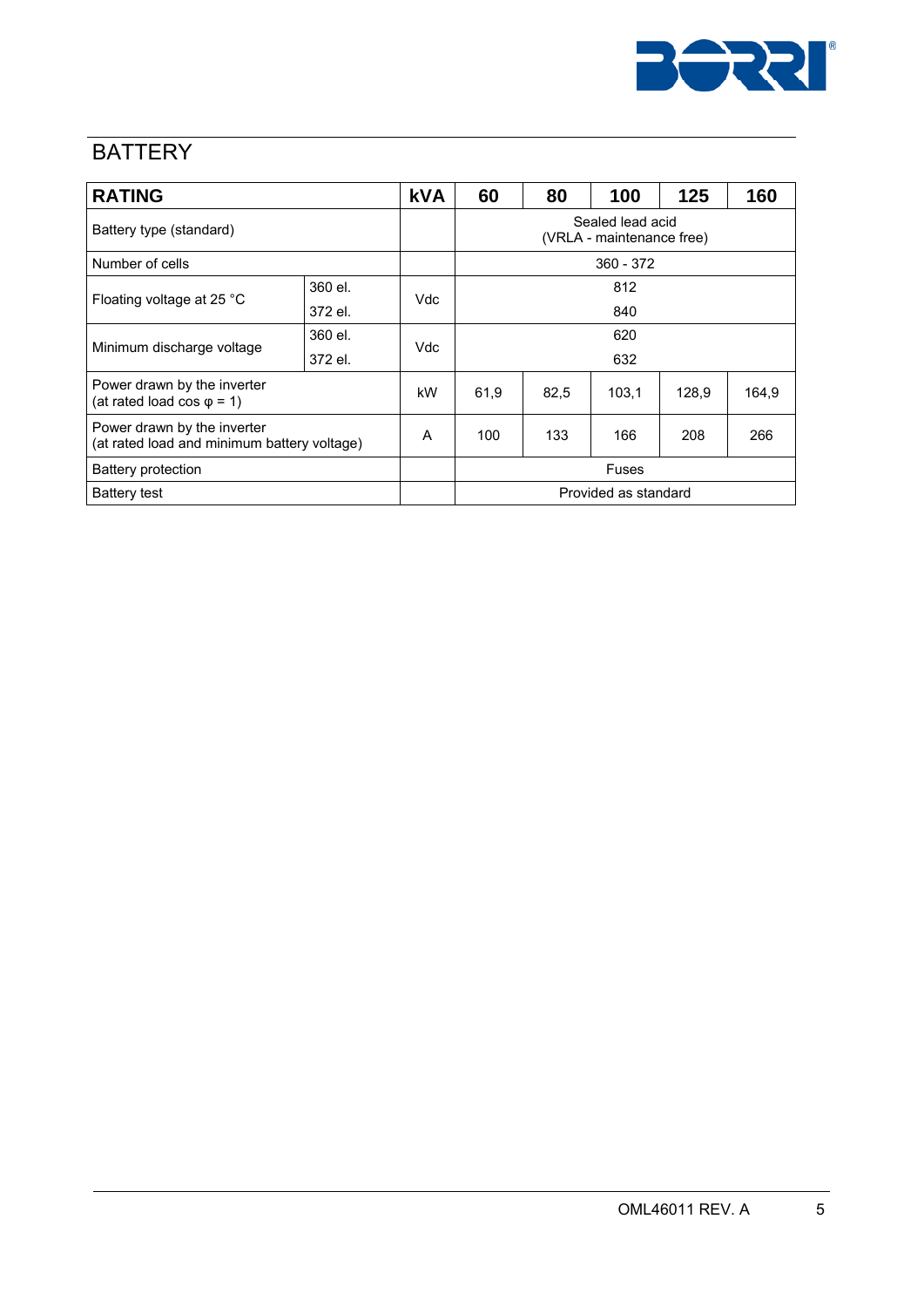

#### **INVERTER**

| <b>RATING</b>                             |             | <b>kVA</b> | 60                                                                           | 80  | 100               | 125 | 160 |  |  |
|-------------------------------------------|-------------|------------|------------------------------------------------------------------------------|-----|-------------------|-----|-----|--|--|
| Inverter bridge type                      |             |            | IGBT (High Frequency PWM)                                                    |     |                   |     |     |  |  |
| Rated apparent power at $cos \varphi = 1$ |             | kVA        | 60                                                                           | 80  | 100               | 125 | 160 |  |  |
| Rated active power at $cos \varphi = 1$   |             | kW         | 60                                                                           | 80  | 100               | 125 | 160 |  |  |
|                                           | @ 25% load  |            |                                                                              |     | 96,0              |     |     |  |  |
|                                           | @ 50% load  |            |                                                                              |     | 97,0              |     |     |  |  |
| <b>DC/AC Efficiency</b>                   | @ 75% load  | $\%$       | 97,0                                                                         |     |                   |     |     |  |  |
|                                           | @ 100% load |            | 97,0                                                                         |     |                   |     |     |  |  |
| Output                                    |             |            | 3-phase / 4-wire                                                             |     |                   |     |     |  |  |
| Rated Output Volatge (selectable)         |             | Vac        |                                                                              |     | 380 - 400 - 415   |     |     |  |  |
| Output voltage stability                  |             |            |                                                                              |     |                   |     |     |  |  |
| - Static (balanced load)                  |             | %          |                                                                              |     | $+/- 1$           |     |     |  |  |
| - Static (unbalanced load)                |             | $\%$       |                                                                              |     | $+/- 2$           |     |     |  |  |
| - Dynamic (load step 20%-100%-20%)        |             | %          |                                                                              |     | $+/- 5$           |     |     |  |  |
| - Output voltage recovery after load step |             | ms         |                                                                              |     | < 20              |     |     |  |  |
| - Classification according EN 62040-3     |             |            |                                                                              |     | <b>VFI-SS-111</b> |     |     |  |  |
| Phase angle accuracy                      |             |            |                                                                              |     |                   |     |     |  |  |
| - Balanced Load                           |             | $\circ$    | $+/- 1$                                                                      |     |                   |     |     |  |  |
| - Unbalanced load (100% - 0% - 0%)        |             | $\circ$    | $+/- 1$                                                                      |     |                   |     |     |  |  |
| Output frequency                          |             | Hz         |                                                                              |     | $50 - 60$         |     |     |  |  |
| Output frequency stability                |             |            |                                                                              |     |                   |     |     |  |  |
| - Internal clock (mains not present)      |             | Hz         |                                                                              |     | $+/- 0,001$       |     |     |  |  |
| - Inverter synchronized with mains        |             | Hz         | +/- 2 (other on request)                                                     |     |                   |     |     |  |  |
| - Maximum frequency slew rate             |             | Hz/s       | $\leq 1$                                                                     |     |                   |     |     |  |  |
| Rated output current (@ 400 Vac)          |             | Α          | 87                                                                           | 115 | 144               | 180 | 231 |  |  |
|                                           | >100125%    | min        |                                                                              |     | 10                |     |     |  |  |
| Overload capability                       | $>125150\%$ | s          | 30                                                                           |     |                   |     |     |  |  |
|                                           | >150%       | ms         | 100                                                                          |     |                   |     |     |  |  |
| Short circuit current <sup>(1)</sup>      |             | Α          | 200                                                                          | 264 | 331               | 414 | 531 |  |  |
| Short circuit characteristic              |             |            | Current limited with electronic protection<br>Automatic stop after 5 seconds |     |                   |     |     |  |  |
| Selectivity                               |             |            | 1/2 cycle (fuse gG 20% In)                                                   |     |                   |     |     |  |  |
| Output waveform                           |             |            | Sinusoidal                                                                   |     |                   |     |     |  |  |
| Output voltage harmonic distortion THDv   |             |            |                                                                              |     |                   |     |     |  |  |
| - With linear load                        |             | $\%$       | < 1                                                                          |     |                   |     |     |  |  |
| - With non-linear load                    |             | %          | < 5                                                                          |     |                   |     |     |  |  |
| - According to EN 62040-3                 |             |            | Fully compliant                                                              |     |                   |     |     |  |  |
| Max crest factor without derating         |             |            |                                                                              |     | 3:1               |     |     |  |  |

 $(1)$  Value referred to short-circuit mode IK1 - IK2 - IK3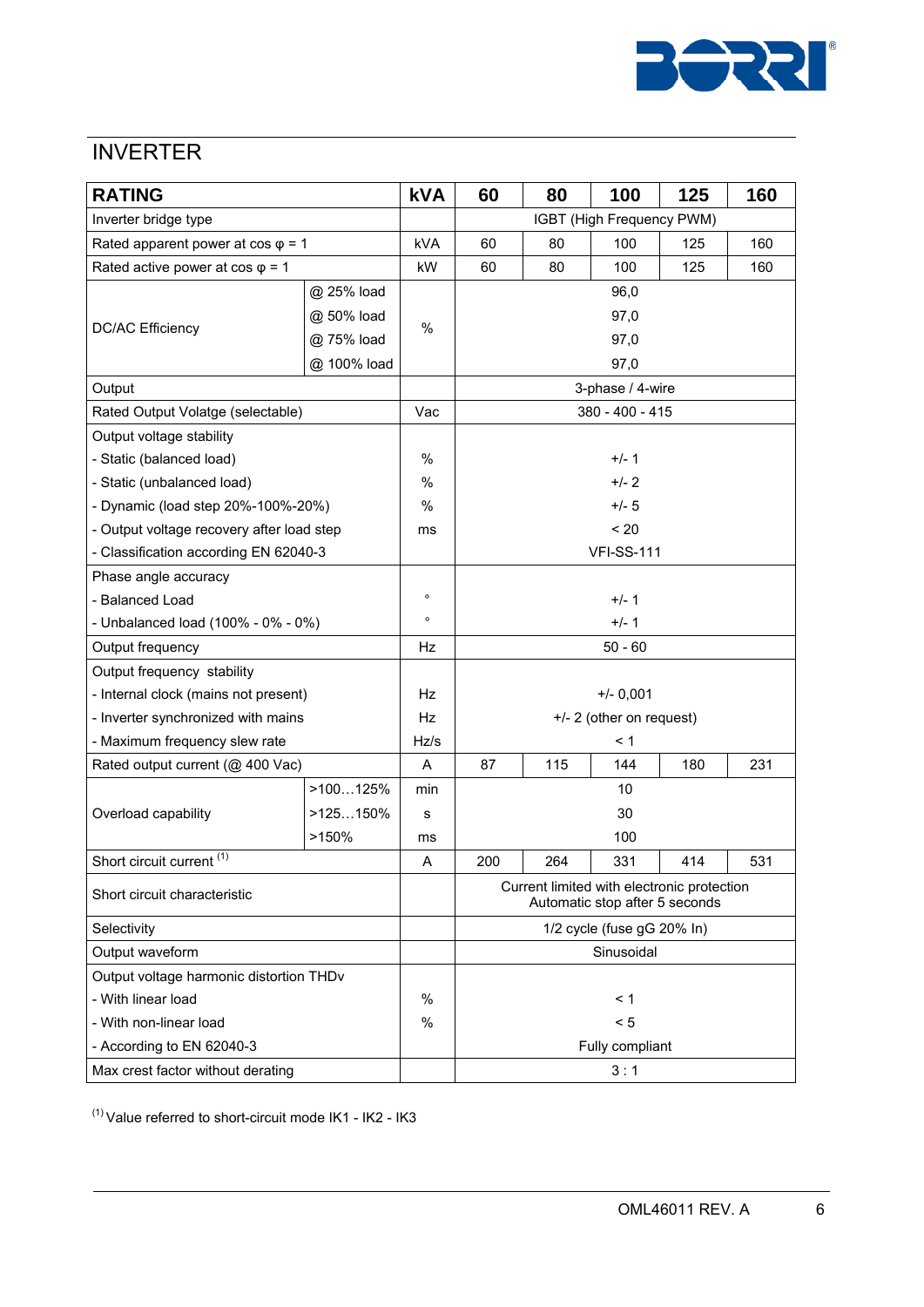

#### **BYPASS**

| Automatic bypass                       |               | Electronic thyristor switch                                                                     |
|----------------------------------------|---------------|-------------------------------------------------------------------------------------------------|
| Input                                  |               | 3-phase / 4-wire                                                                                |
| Protection                             |               | Fuses                                                                                           |
| Rated input voltage (selectable)       | Vac           | $380 - 400 - 415$                                                                               |
| Tolerance (selectable)                 | $\frac{0}{0}$ | $+/- 10$                                                                                        |
| Input frequency (selectable)           | Hz            | $50 - 60$                                                                                       |
| Tolerance (selectable)                 | $\frac{0}{0}$ | $+/- 10$                                                                                        |
| Transfer mode                          |               | No-break                                                                                        |
| Inverter --> automatic bypass transfer |               | In case of:<br>- Short-circuit<br>- Battery discharged<br>- Inverter test<br>- Inverter failure |
| Automatic bypass --> inverter transfer |               | Automatic<br>Block on bypass in case of 6 transfers in 2 minutes,<br>local reset by display     |
| Overload capability                    | $\frac{0}{0}$ | 150 continuously<br>1000 for 1 cycle                                                            |
| Manual bypass                          |               | - Electronically controlled<br>- No-break assisted re-start procedure                           |
| Back-feed protection                   |               | NC contact for the control of an external device                                                |
| Automatic bypass                       |               | No-break                                                                                        |